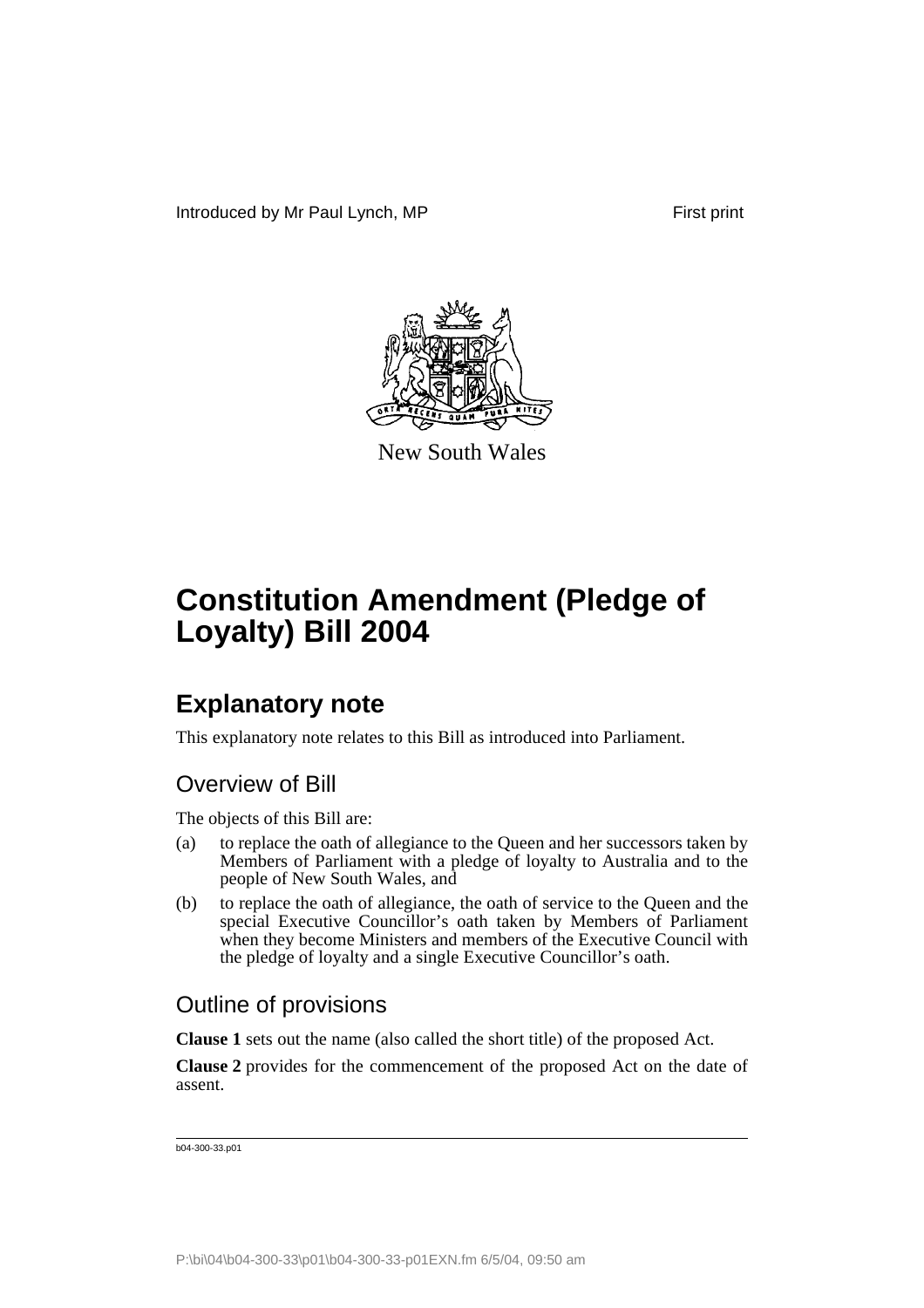Explanatory note

**Clause 3** is a formal provision that gives effect to the amendments to the *Constitution Act 1902* set out in Schedule 1.

**Clause 4** is a formal provision that gives effect to the amendments to the *Oaths Act 1900* set out in Schedule 2.

### **Schedule 1 Amendment of Constitution Act 1902**

#### **Members of Parliament**

Section 12 of the *Constitution Act 1902* provides that a Member of the Legislative Council or the Legislative Assembly is not permitted to sit or vote until the Member has taken an oath or affirmation of allegiance to the Queen and her successors in the form prescribed by the *Oaths Act 1900*. **Schedule 1 [1]** substitutes section 12 to provide instead that a Member will be required to take a pledge of loyalty to Australia and to the people of New South Wales. A similar change was made in 1993 when the oath of allegiance for new Australian citizens was changed to a pledge of commitment under Commonwealth law.

Proposed section 12 also sets out the form of the pledge of loyalty. As with the pledge of commitment for new citizens, the form of pledge permits a person to make the pledge "Under God" or without using those words. The new requirement is only to apply to Members elected after the commencement of the proposed Act. Procedures with respect to the taking of the pledge can be set out in the standing orders, rules and resolutions of each House.

#### **Ministers and Executive Councillors**

Section 10 of the *Oaths Act 1900* requires Executive Councillors (that is, all Ministers of the Crown) to take three oaths (or affirmations): an oath of allegiance to the Queen, an oath of service to the Queen, and an Executive Councillor's oath to give counsel and advice to the Governor and to maintain the confidentiality of matters debated in the Executive Council. **Schedule 1 [2]** moves the oath requirements for members of the Executive Council from the *Oaths Act 1900* to the *Constitution Act 1902*, and alters the oaths to be taken. The amendment:

- (a) replaces the oath of allegiance to the Queen with a pledge of loyalty to Australia and to the people of New South Wales, and
- (b) replaces the oath of service to the Queen and the Executive Councillor's oath with a single oath that combines a promise to perform the functions and duties of an Executive Councillor faithfully and to the best of the person's ability with the traditional Executive Councillor's oath to give advice and counsel to the Governor and to maintain the confidentiality of matters debated in the Council.

Explanatory note page 2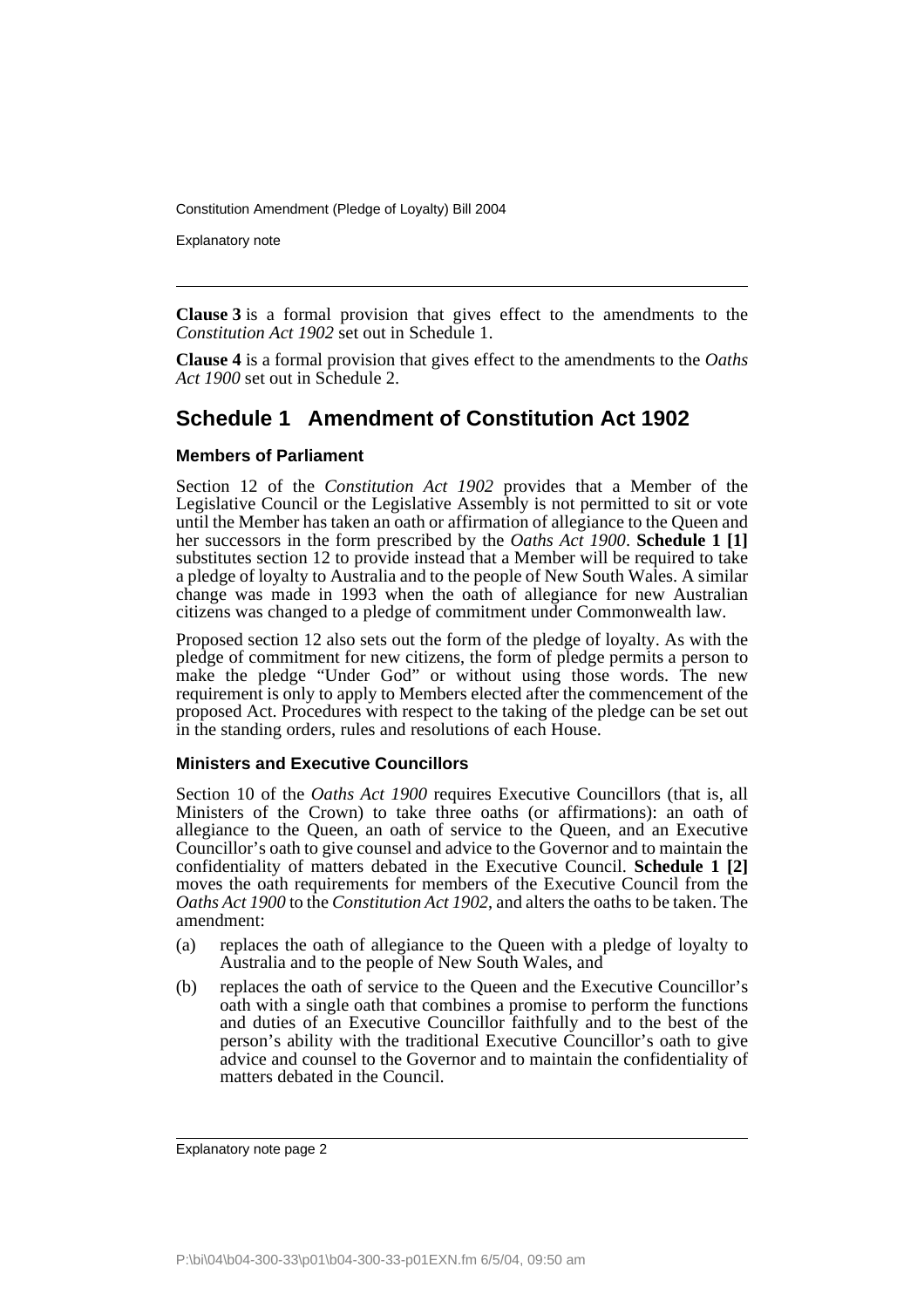Explanatory note

The amendment preserves the right of an Executive Councillor to make an affirmation instead of taking an oath.

#### **Schedule 2 Consequential amendments to Oaths Act 1900**

**Schedule 2 [1]–[3]** make amendments to the *Oaths Act 1900* consequential on the amendments made by Schedule 1.

Explanatory note page 3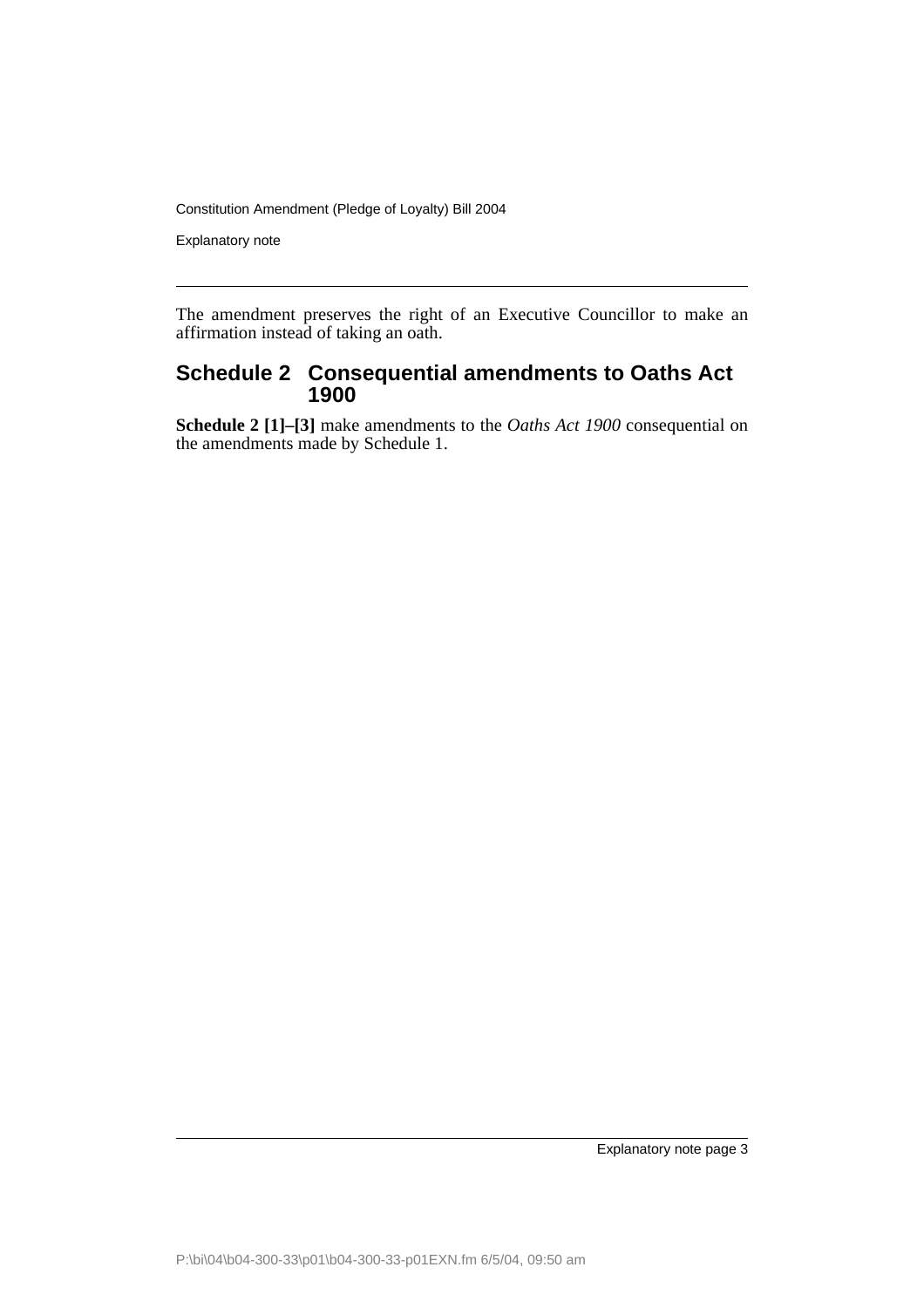Explanatory note

Explanatory note page 4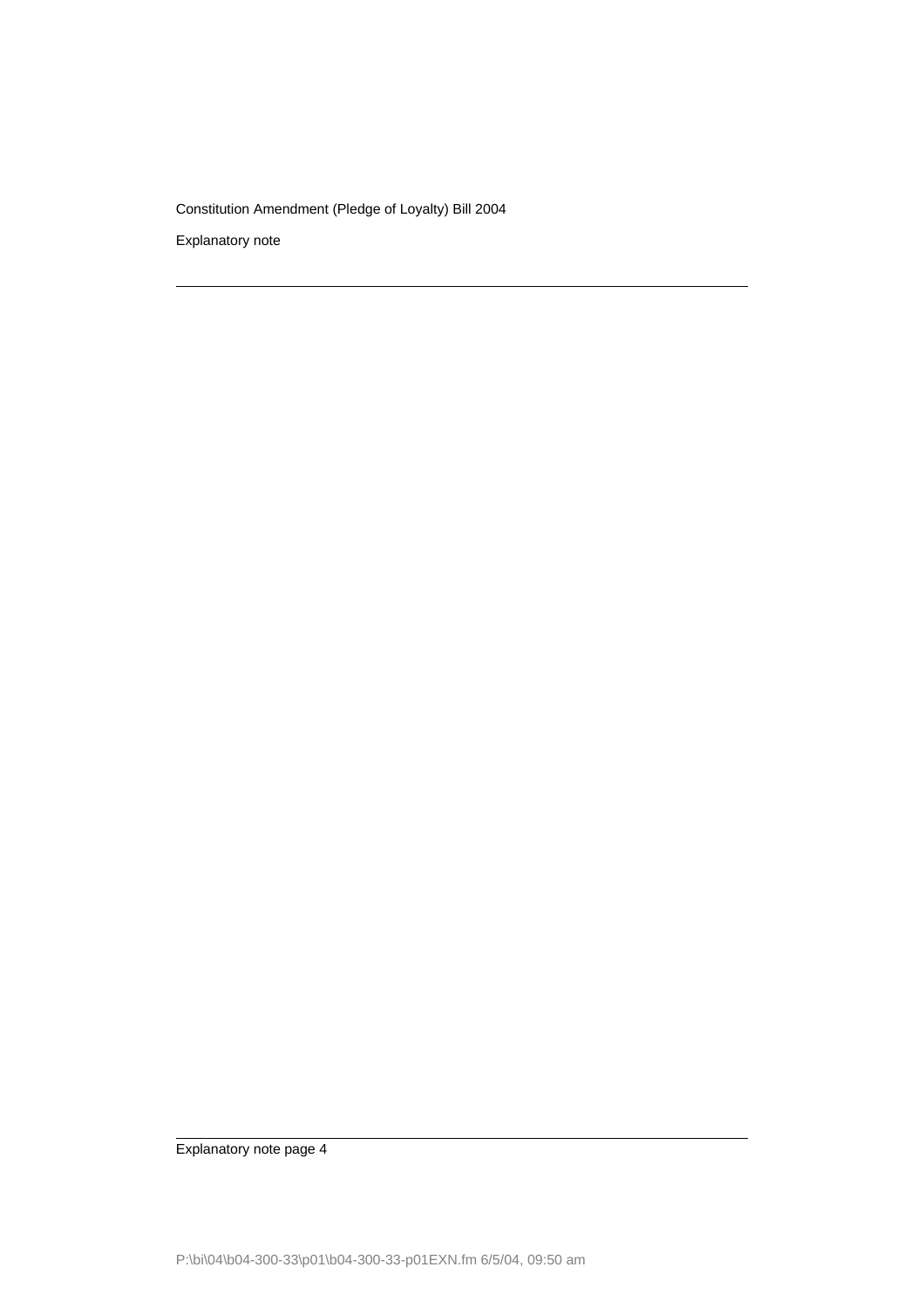Introduced by Mr Paul Lynch, MP First print



New South Wales

## **Constitution Amendment (Pledge of Loyalty) Bill 2004**

## **Contents**

|                                                       | Page |
|-------------------------------------------------------|------|
| Name of Act                                           |      |
| Commencement                                          |      |
| Amendment of Constitution Act 1902 No 32              |      |
| Consequential amendments to Oaths Act 1900 No 20      |      |
| Schedule 1 Amendment of Constitution Act 1902         |      |
| Schedule 2 Consequential amendments to Oaths Act 1900 | 5    |
|                                                       |      |

b04-300-33.p01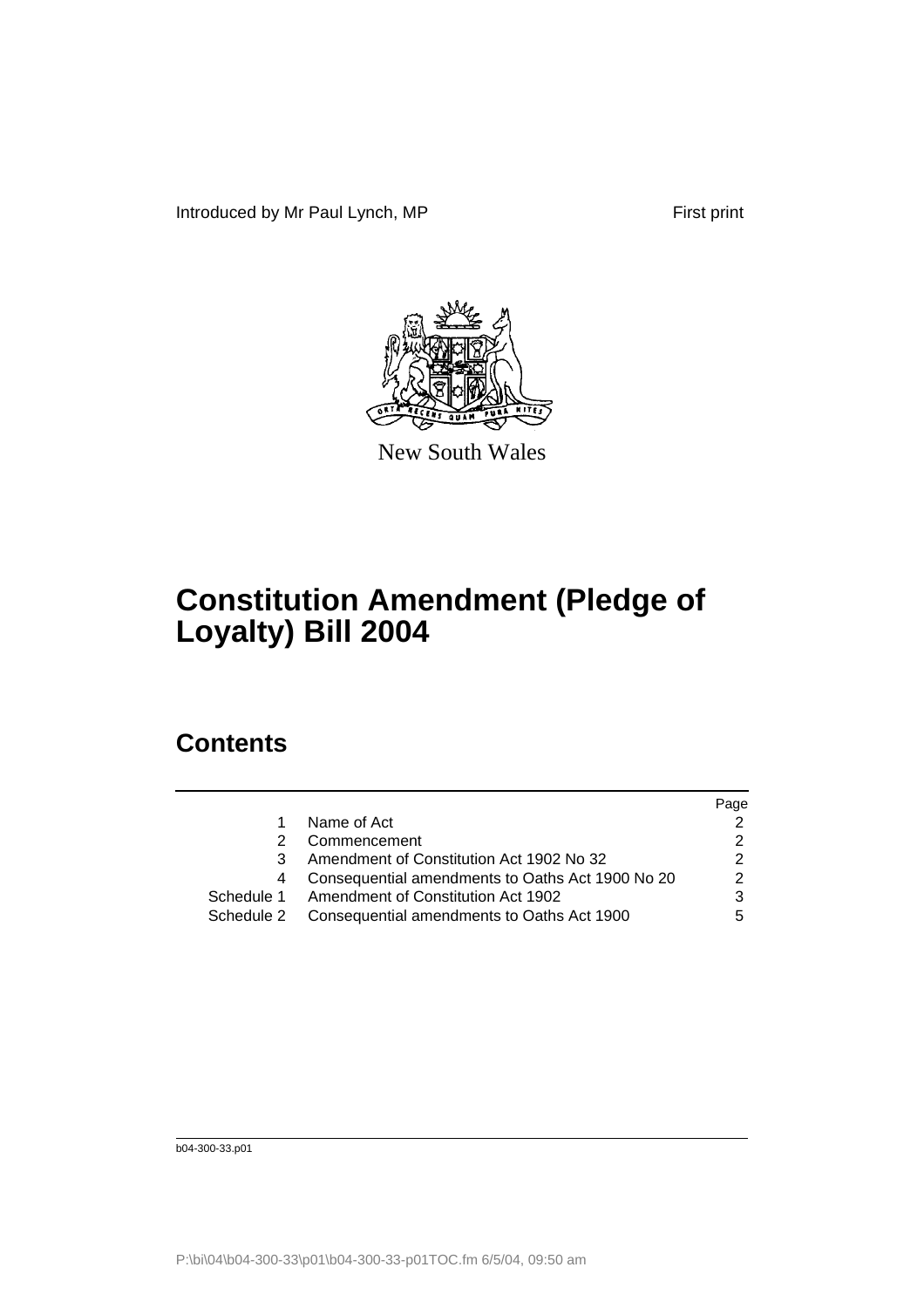**Contents** 

Page

Contents page 2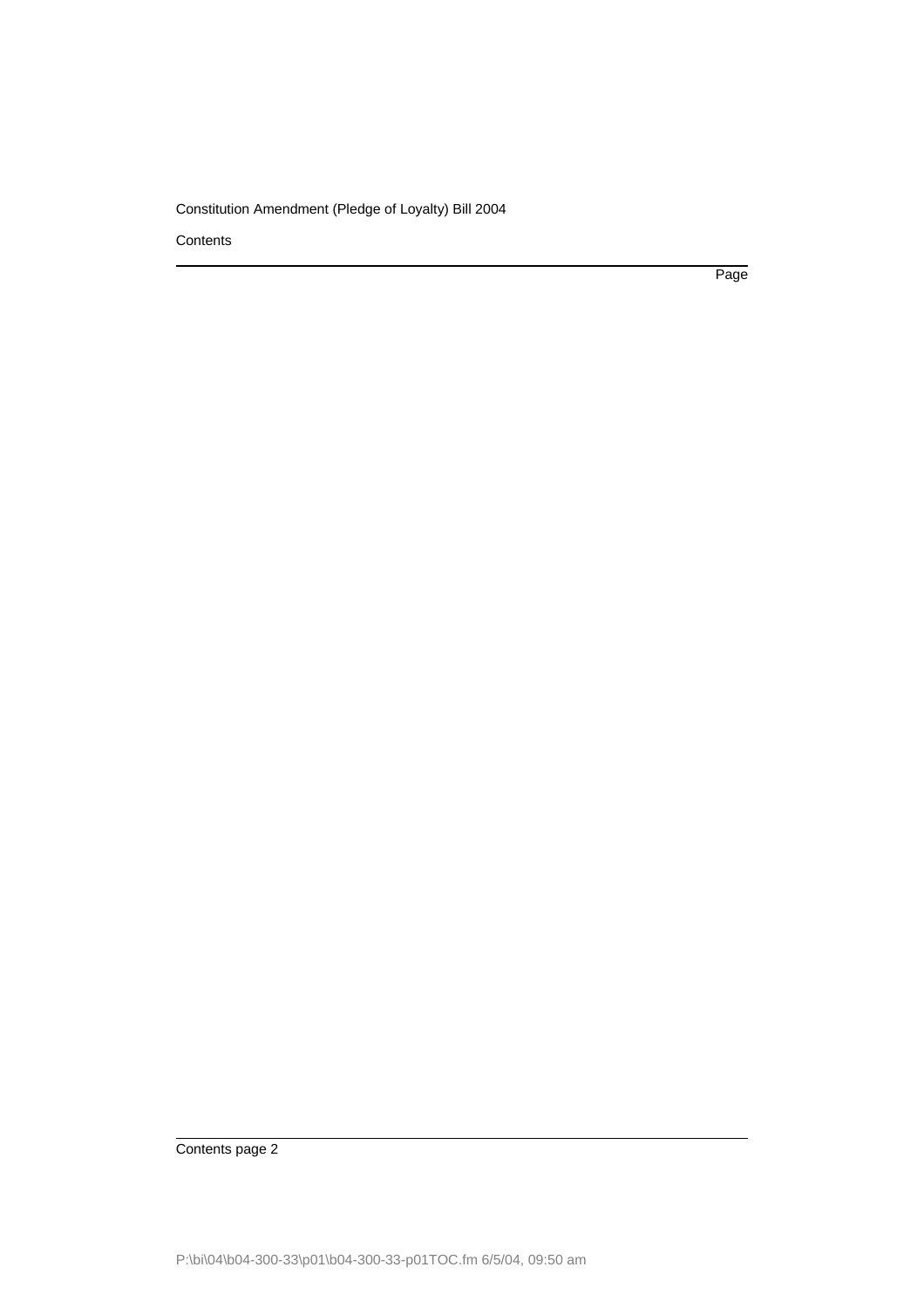

New South Wales

# **Constitution Amendment (Pledge of Loyalty) Bill 2004**

No , 2004

#### **A Bill for**

An Act to amend the *Constitution Act 1902* to require Members of Parliament and Ministers to take a pledge of loyalty to Australia and to the people of New South Wales instead of swearing allegiance to the Queen, and to revise the oaths taken by Executive Councillors.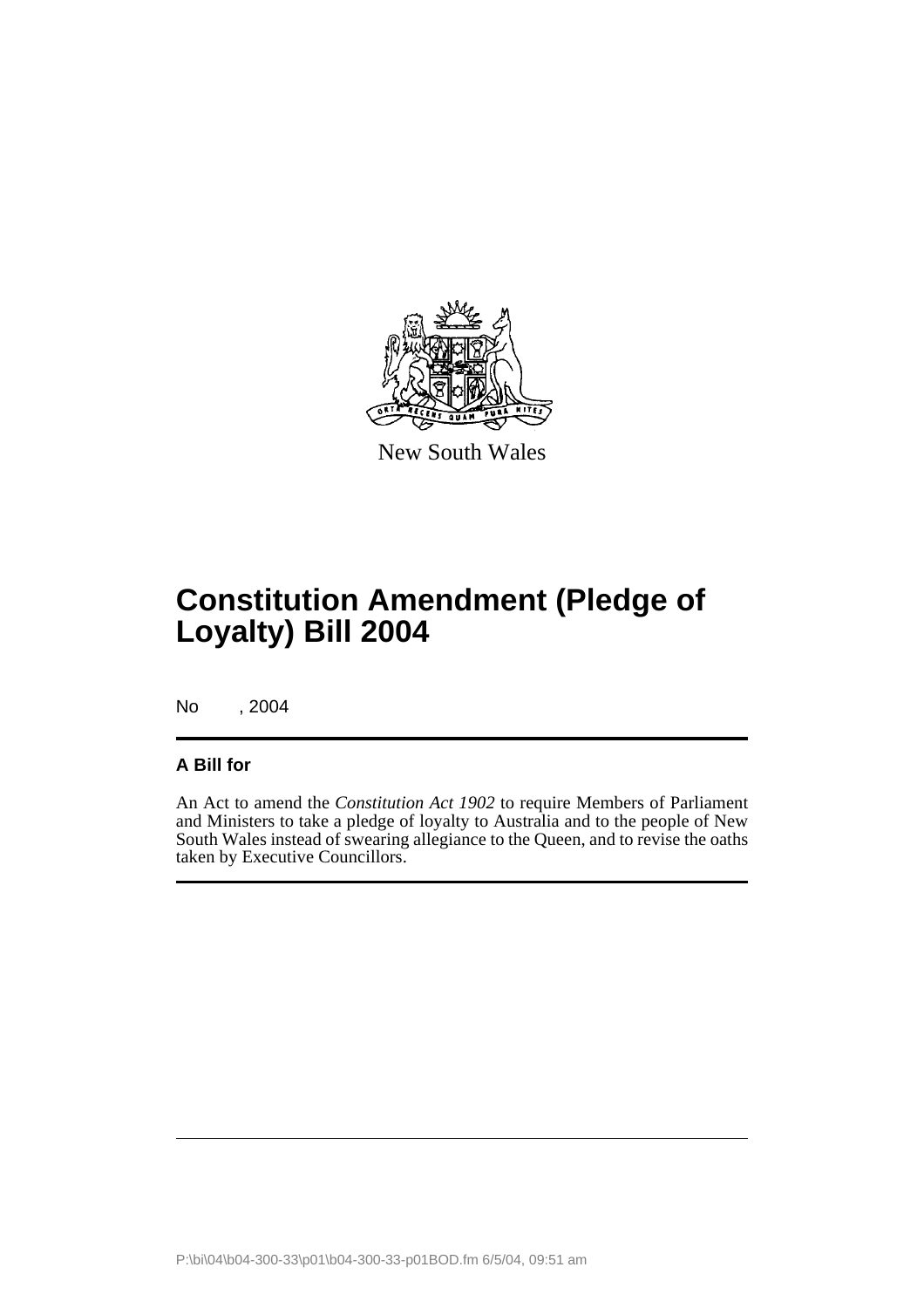<span id="page-7-3"></span><span id="page-7-2"></span><span id="page-7-1"></span><span id="page-7-0"></span>

|              | The Legislature of New South Wales enacts:                                     |                     |
|--------------|--------------------------------------------------------------------------------|---------------------|
| 1            | <b>Name of Act</b>                                                             | 2                   |
|              | This Act is the <i>Constitution Amendment (Pledge of Loyalty)</i><br>Act 2004. | 3<br>$\overline{4}$ |
| $\mathbf{2}$ | <b>Commencement</b>                                                            | 5                   |
|              | This Act commences on the date of assent.                                      | 6                   |
| 3            | <b>Amendment of Constitution Act 1902 No 32</b>                                | 7                   |
|              | The <i>Constitution Act 1902</i> is amended as set out in Schedule 1.          | 8                   |
| 4            | <b>Consequential amendments to Oaths Act 1900 No 20</b>                        | 9                   |
|              | The <i>Oaths Act 1900</i> is amended as set out in Schedule 2.                 | 10                  |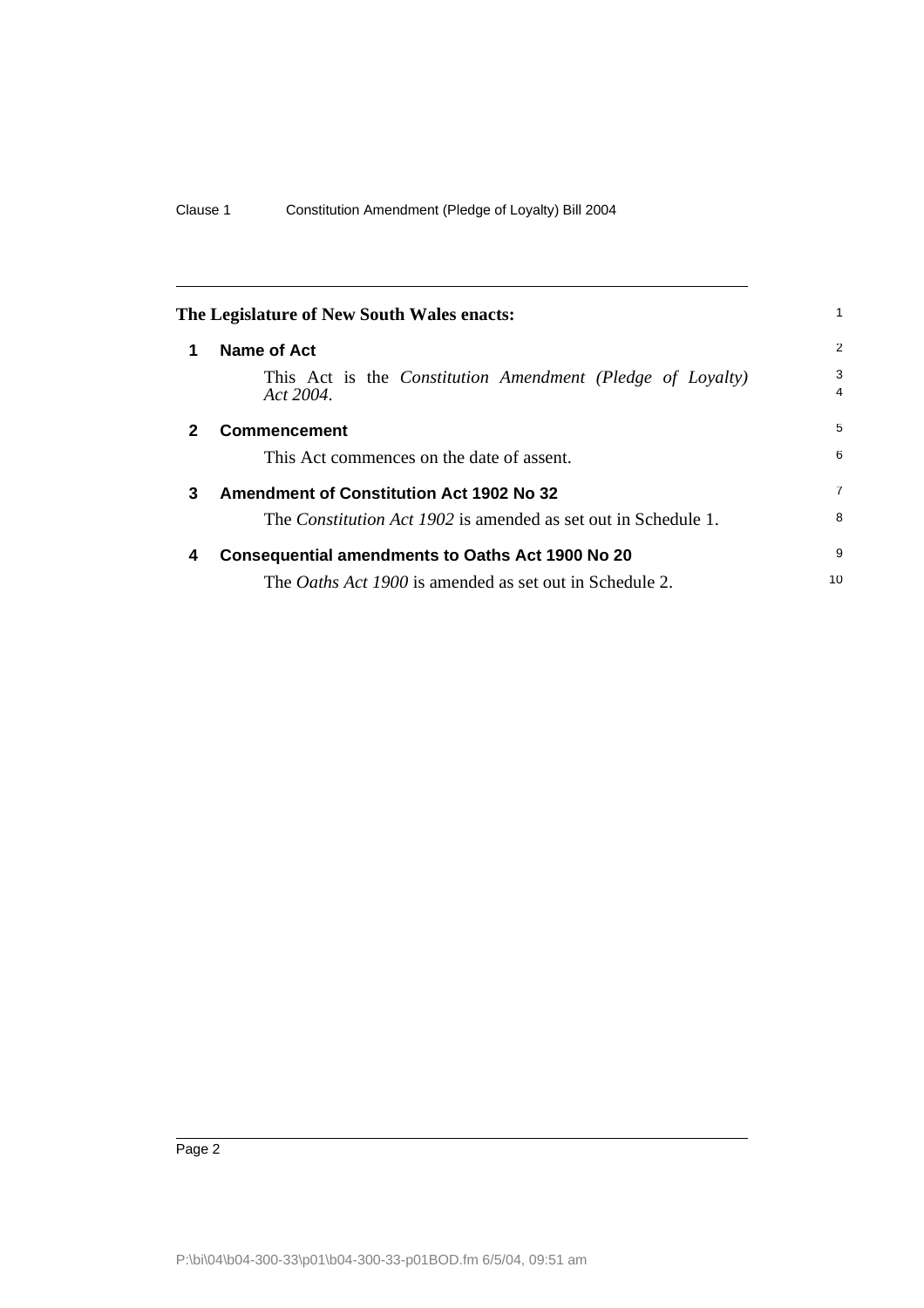Amendment of Constitution Act 1902 Schedule 1

<span id="page-8-0"></span>

|                           |                                                                                                                                                                                                                                                                                                                                                                                                                                                                                    |                     | <b>Schedule 1 Amendment of Constitution Act 1902</b><br>(Section 3)                                                                                                                                                                                                                             | 1<br>$\overline{2}$                 |
|---------------------------|------------------------------------------------------------------------------------------------------------------------------------------------------------------------------------------------------------------------------------------------------------------------------------------------------------------------------------------------------------------------------------------------------------------------------------------------------------------------------------|---------------------|-------------------------------------------------------------------------------------------------------------------------------------------------------------------------------------------------------------------------------------------------------------------------------------------------|-------------------------------------|
| <b>Section 12</b><br>[1]  |                                                                                                                                                                                                                                                                                                                                                                                                                                                                                    |                     |                                                                                                                                                                                                                                                                                                 | 3                                   |
|                           | Omit the section. Insert instead:                                                                                                                                                                                                                                                                                                                                                                                                                                                  |                     |                                                                                                                                                                                                                                                                                                 | 4                                   |
|                           | 12                                                                                                                                                                                                                                                                                                                                                                                                                                                                                 |                     | No Member to sit or vote until pledge of loyalty taken                                                                                                                                                                                                                                          | 5                                   |
|                           |                                                                                                                                                                                                                                                                                                                                                                                                                                                                                    | (1)                 | A Member of the Legislative Council or the Legislative<br>Assembly is not permitted to sit or vote in the House to which<br>the Member has been elected until the Member has taken the<br>pledge of loyalty before the Governor or other person<br>authorised by the Governor for that purpose. | 6<br>$\overline{7}$<br>8<br>9<br>10 |
|                           |                                                                                                                                                                                                                                                                                                                                                                                                                                                                                    | (2)                 | The pledge of loyalty is to be in the following form:                                                                                                                                                                                                                                           | 11                                  |
|                           |                                                                                                                                                                                                                                                                                                                                                                                                                                                                                    |                     | Under God, I pledge my loyalty to Australia and to the people<br>of New South Wales.                                                                                                                                                                                                            | 12<br>13                            |
|                           | A Member may omit the words "Under God" when taking the<br>(3)<br>pledge of loyalty.<br>A Member is not required, despite any other Act or law, to<br>(4)<br>swear allegiance to Her Majesty Queen Elizabeth II or her<br>heirs and successors before sitting or voting in the Legislative<br>Council or the Legislative Assembly.<br>This section applies only to Members elected after the<br>(5)<br>commencement of the Constitution Amendment (Pledge of<br>Loyalty) Act 2004. |                     | 14<br>15                                                                                                                                                                                                                                                                                        |                                     |
|                           |                                                                                                                                                                                                                                                                                                                                                                                                                                                                                    |                     | 16<br>17<br>18<br>19                                                                                                                                                                                                                                                                            |                                     |
|                           |                                                                                                                                                                                                                                                                                                                                                                                                                                                                                    |                     | 20<br>21<br>22                                                                                                                                                                                                                                                                                  |                                     |
| [2]                       |                                                                                                                                                                                                                                                                                                                                                                                                                                                                                    | <b>Section 35CA</b> |                                                                                                                                                                                                                                                                                                 | 23                                  |
| Insert after section 35C: |                                                                                                                                                                                                                                                                                                                                                                                                                                                                                    | 24                  |                                                                                                                                                                                                                                                                                                 |                                     |
|                           | <b>35CA</b>                                                                                                                                                                                                                                                                                                                                                                                                                                                                        |                     | <b>Executive Councillor's pledge of loyalty and oath of office</b>                                                                                                                                                                                                                              | 25                                  |
|                           |                                                                                                                                                                                                                                                                                                                                                                                                                                                                                    | (1)                 | Before assuming office, a person appointed as a member of<br>the Executive Council is to take:<br>the pledge of loyalty, and<br>(a)<br>the Executive Councillor's oath of office,<br>(b)                                                                                                        | 26<br>27<br>28<br>29                |
|                           |                                                                                                                                                                                                                                                                                                                                                                                                                                                                                    |                     | before the Governor or other person authorised by the<br>Governor for that purpose.                                                                                                                                                                                                             | 30<br>31                            |

Page 3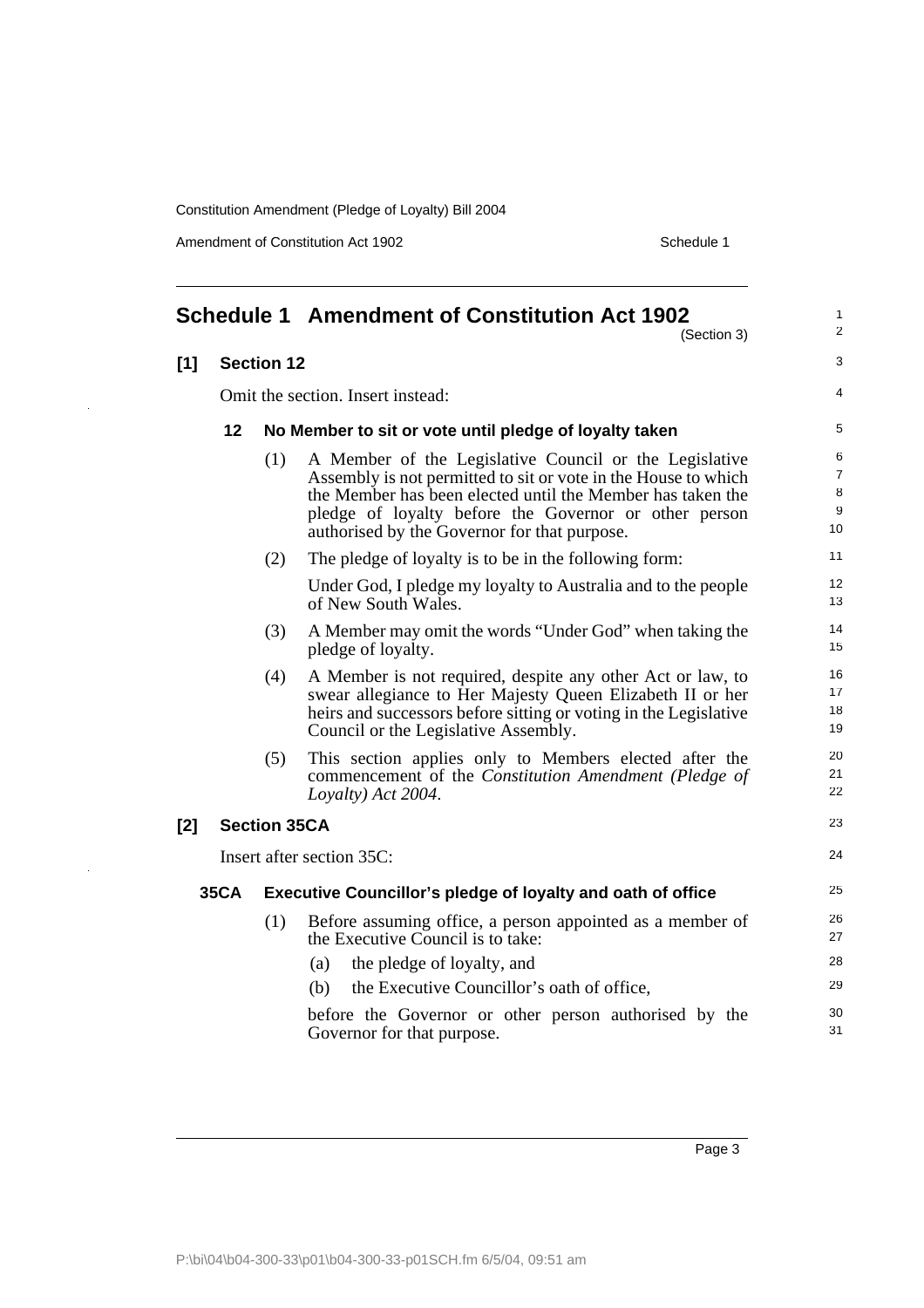| (2) | The pledge of loyalty is to be in the following form:                                                                                                                                                                                                                                                                                                                                                                                                                                                                                                                                                                                                | $\mathbf{1}$                                                 |
|-----|------------------------------------------------------------------------------------------------------------------------------------------------------------------------------------------------------------------------------------------------------------------------------------------------------------------------------------------------------------------------------------------------------------------------------------------------------------------------------------------------------------------------------------------------------------------------------------------------------------------------------------------------------|--------------------------------------------------------------|
|     | Under God, I pledge my loyalty to Australia and to the people<br>of New South Wales.                                                                                                                                                                                                                                                                                                                                                                                                                                                                                                                                                                 | 2<br>3                                                       |
| (3) | A member of the Executive Council may omit the words<br>"Under God" when taking the pledge of loyalty.                                                                                                                                                                                                                                                                                                                                                                                                                                                                                                                                               | $\overline{4}$<br>5                                          |
| (4) | The Executive Councillor's oath of office is to be in the<br>following form:                                                                                                                                                                                                                                                                                                                                                                                                                                                                                                                                                                         | 6<br>$\overline{7}$                                          |
|     | being appointed as a member of the Executive<br>Ι,<br>Council of New South Wales, do swear that I will perform the<br>functions and duties of an Executive Councillor faithfully and<br>to the best of my ability and, when required to do so, freely<br>give my counsel and advice to the Governor or officer<br>administering the Government of New South Wales for the<br>time being for the good management of the public affairs of<br>New South Wales, and that I will not directly or indirectly<br>reveal matters debated in the Council and committed to my<br>secrecy, but that I will in all things be a true and faithful<br>councillor. | 8<br>9<br>10<br>11<br>12<br>13<br>14<br>15<br>16<br>17<br>18 |
|     | So help me God.                                                                                                                                                                                                                                                                                                                                                                                                                                                                                                                                                                                                                                      | 19                                                           |
| (5) | A member of the Executive Council may, instead of taking<br>the Executive Councillor's oath, make an affirmation to the<br>same effect.                                                                                                                                                                                                                                                                                                                                                                                                                                                                                                              | 20<br>21<br>22                                               |
| (6) | This section applies only to members of the Executive<br>Council appointed after the commencement of<br>the<br>Constitution Amendment (Pledge of Loyalty) Act 2004.                                                                                                                                                                                                                                                                                                                                                                                                                                                                                  | 23<br>24<br>25                                               |

Page 4